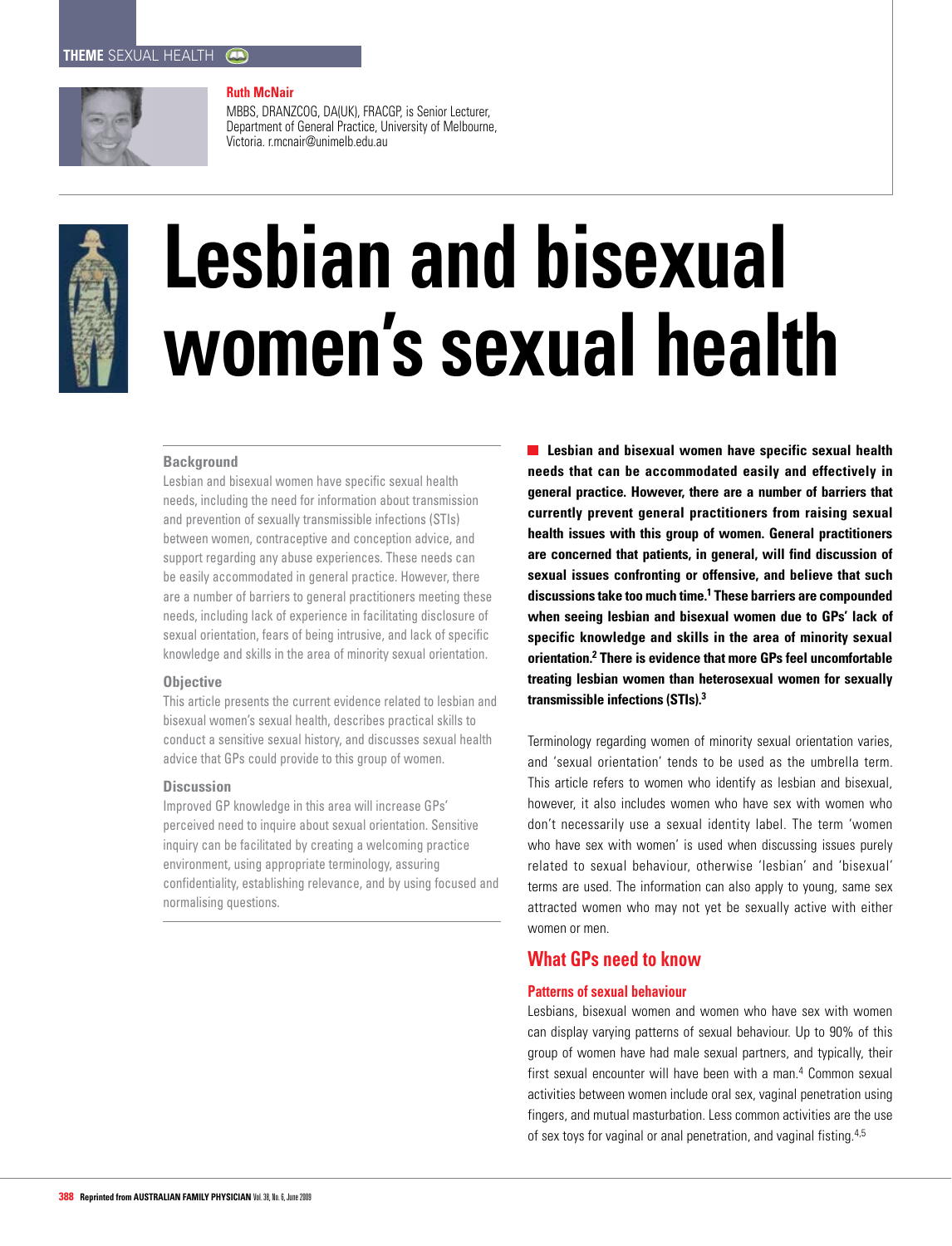#### **STI prevalence**

Although the prevalence of STIs among lesbian women is similar to that of heterosexual women, and possibly higher among bisexual women.<sup>6,7</sup> the rates of specific STIs differ. Bacterial vaginosis (BV) and candida are most common; genital warts (HPV), genital herpes (HSV) and trichomoniasis are infrequent; while chlamydia, pelvic inflammatory disease (PID), gonorrhoea and blood borne viruses (BBV) are rare<sup>8</sup>. There is evidence that BV, HPV, and HSV are sexually transmissible between women.<sup>7,9,10</sup> Further evidence of HPV transmission between women is that exclusively lesbian women have similar rates of cervical dysplasia to heterosexual women, indicating the need for routine cervical screening.<sup>11</sup>

#### **Methods of safer sex**

Latex barriers can be used to minimise transmission of STIs between women. These include dams (rectangular pieces of latex placed over the genital area during oral sex), which can reduce transmission of herpes and also the transfer of anal organisms. Condoms on sex toys and latex gloves during vaginal or anal digital sex or fisting, can theoretically reduce the risk of transmission of organisms present in cervical and vaginal secretions, assuming they are changed or removed between sites. The use of latex protection is rare,<sup>12</sup> and women are more likely to utilise other methods of safer sex such as using different fingers or a different hand between sites, washing hands and sex toys soon after contact with secretions, and avoiding oral sex during episodes of herpes simplex.13

### **Risk factors for STIs and BBVs**

Risk factors for STI transmission in women who have sex with women include having had male sexual partners, early age of first sexual activity, and more sexual partners overall.<sup>14</sup> Also, bisexual women are more likely to combine sex with illicit drug use,<sup>15</sup> which tends to reduce their use of safer sex practices and increase their STI rates.<sup>16</sup>

There is a prevailing belief among lesbian and bisexual women that they are immune to STIs.<sup>17</sup> This may contribute to their limited use of safer sex behaviours and lower likelihood of accessing regular Pap testing or considering the HPV vaccine.<sup>18</sup> These beliefs are exacerbated by the lack of availability of health promotion materials specifically designed for lesbian and bisexual women.<sup>17</sup> Furthermore, STI risk taking behaviours may be increased by mental health problems and past experiences of abuse,<sup>19</sup> both of which are of higher prevalence among lesbian and bisexual women.20

Although the risk of transmission of BBVs during sex between women is very low, lesbian and bisexual women have other significant risk factors for BBV transmission. They are up to 12 times more likely to inject drugs than heterosexual women, $21$  and bisexual women are approximately twice as likely as lesbian women to have ever injected drugs.16 Furthermore, bisexually active women are more likely to have sex with men who themselves have BBV risk factors such as drug injecting or engaging in sex with other men.<sup>15</sup>

#### **Experiences of abuse**

Two to three times as many lesbian and bisexual women have experienced abuse over their lifetimes compared with heterosexual women, including childhood and adult sexual assault and physical violence.20 Same sex attracted and bisexual young women are more likely to experience violence than their heterosexual peers;<sup>22</sup> commonly perpetrated at school.<sup>19</sup> While the causality of this abuse and its relationship to sexual orientation has not been established, there is some evidence that multiple contributors include a greater likelihood to report abuse, nontypical gender presentation, homophobic violence, and insufficient targeting of sexual safety messages to lesbian and bisexual women.19,23 The rate of domestic violence within same sex couples appears to be the same as that among heterosexual couples,<sup>24</sup> however there is the added burden of difficulty accessing sensitive crisis services and not being taken seriously.<sup>25</sup> These experiences can create vulnerability and mental health problems that can compromise sexual health and wellbeing.

# **Reproductive issues**

Bisexual women and some, particularly younger, same sex attracted women, are likely to be having sex with men and therefore may need contraceptive advice. The unwanted pregnancy rate among same sex attracted young women is higher than that of their heterosexual peers, indicating poorer uptake of contraceptive messages by this group.19,26 Pregnancy rates among this group are even higher in rural areas.<sup>27</sup> Conversely, increasing numbers of lesbian women are seeking to conceive children, and therefore need advice regarding conception planning, and possibly referral to reproductive services. There is limited evidence that lesbian women may have a higher prevalence of polycystic ovaries and polycystic ovarian syndrome,<sup>28</sup> which can complicate conception planning.

# **How to conduct a sensitive sexual history**

#### **Create a sensitive practice environment**

Lesbian and bisexual women take cues from the practice environment to ascertain the likelihood that the GP will be nonjudgmental and aware of their specific health needs.<sup>29</sup> While they do not exclusively rely on these cues, if the environment is perceived to be welcoming they may be more likely to disclose their sexual orientation or sexual issues to the GP.

A sensitive environment could include:

- $\bullet$  displaying a small rainbow sign a universal gay and lesbian symbol (Figure 1)
- having lesbian specific patient materials
- training reception staff to use inclusive language, and
- having specific sexual orientation questions on the clinic intake form.

In addition, appropriate waiting room posters such as those designed by Gay and Lesbian Health Victoria are readily accessible (see Resources).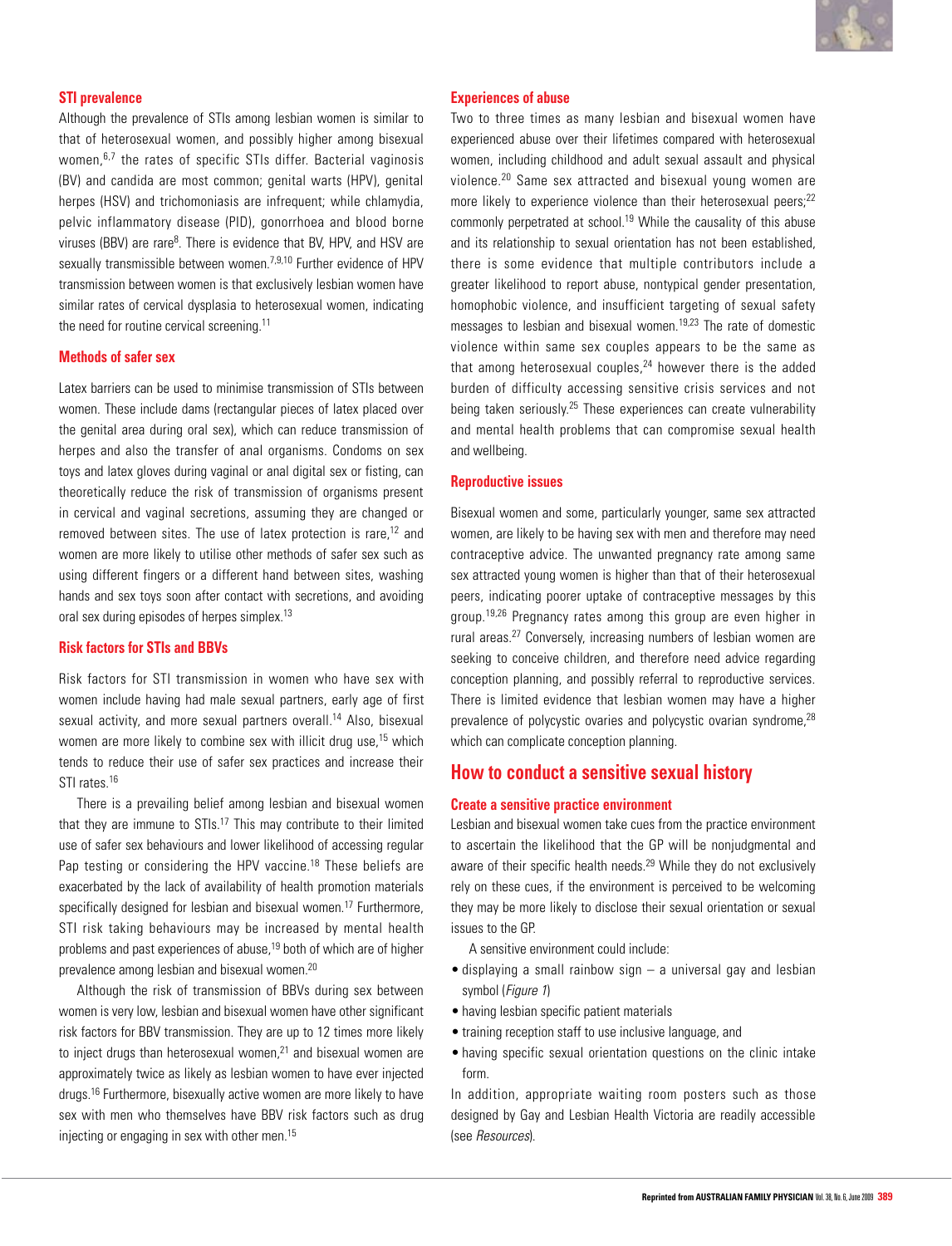

#### Figure 1. The rainbow flag or 'gay pride' flag



#### **Preparedness**

The sensitivity of the individual GP to meeting women's specific needs is more pertinent than the clinical environment.<sup>30</sup> Lesbian and bisexual women seek GPs who are nonjudgmental, receptive, inclusive of their female partner and knowledgeable about specific health issues. $31$ Disclosure of minority sexual orientation can be difficult for women, as they fear negative reactions and can't be sure of the GP's attitude before disclosure.32 Therefore, GPs should be adequately prepared to facilitate disclosure through:

- not assuming heterosexuality
- being willing to ask sensitive questions, and
- being well informed.

#### **Cultural awareness**

The most commonly accepted terms for women's sexual identity are: 'lesbian' and 'bisexual', while 'homosexual' is regarded as too clinical. Some older women prefer the word 'gay' to lesbian, and some younger women prefer 'queer' or 'same sex attracted'. Not all women will use a sexual identity label and may regard themselves as not heterosexual, not 'straight', or that they happen to have a female partner. In general, it is best to inquire about behaviour (ie. the gender of sexual partners) or attractions in the first instance, and only use an identity term if women use the term themselves.

Understanding the fluidity of sexual orientation can also enhance sensitivity. Women can move from being opposite sex attracted, through bisexual to same sex attracted or the reverse; or they can remain static during their adult lives. Also, sexual identity may not correlate with sexual attraction or behaviour. For example, a woman who has a bisexual identity may be in a monogamous same sex relationship, or a woman who has identified as lesbian may be having sex with men. So, GPs need to remain open to various possibilities and changes over time to avoid making assumptions.

#### **How to gather a sexual history**

Start by setting the scene for gathering a sexual history by assuring confidentiality of the information. Establish the relevance of your questions about the woman's sexual orientation. A sexual history is called for:

- • before a Pap test
- in any presentation of a possible STI including abnormal vaginal discharge
- when there is a new sexual partner of either gender to discuss safer sex
- when pregnancy is possible or desired, or
- when abuse or illicit drug use is suspected or confirmed.

Most women are happy for the GP to know about their same sex attraction, behaviour or identity. Some women prefer not to disclose until they have developed adequate trust with their GP, and a minority prefer never to disclose. General practitioners need to be sensitive to these differing needs.

When women directly disclose, they may then observe the reaction of the GP closely, hoping for responses that normalise their sexual orientation. Normalising responses include: acknowledging their disclosure rather than ignoring it, and not over-reacting by appearing surprised, concerned or overly interested. Other women may offer subtle cues such as using 'they' rather than 'he' or 'she' when referring to their partner, and the GP should probe these cues to ascertain the gender. Many women simply wait to be asked. Suggested strategies and questions are listed in Table 1.

# **Sexual health advice**

#### **Pap testing**

Lesbian women require regular Pap testing, even if they have never had a male sexual partner. A brochure for lesbian women is available from most state based Cancer Councils (see Resources).

# **Safer sex**

Information about methods of safer sex for women who have sex with women is difficult to access, although there is one specific Australian website (see Resources). Women should be informed that there are various STIs that can be transmitted during sex with women and of appropriate methods for safer sex. Investigation and treatment of female partners for BV and candida may reduce the risk of recurrence.33

The risk of transmission of BBVs during menstruation or through damaged vaginal mucosa can be reduced by keeping fingernails short, avoiding sex toys with sharp edges, using condoms on sex toys, changing condoms between partners, ensuring adequate lubrication, and avoiding sex or using protection during menstruation. In addition, information about safer sex with male partners might also be needed for bisexually active women, and about harm minimisation if the woman is known to be using illicit drugs or harmful levels of alcohol.

# **Smoking**

Lesbian and bisexual women are more likely to smoke than heterosexual women,<sup>34</sup> and smoking creates a higher risk of cervical abnormality in the presence of HPV, and a higher risk of BV. Smoking cessation advice is therefore an important component of sexual health advice.

# **Summary of important points**

• Lesbian and bisexual women can have several risk factors for STIs, however their use of safer sex methods is low.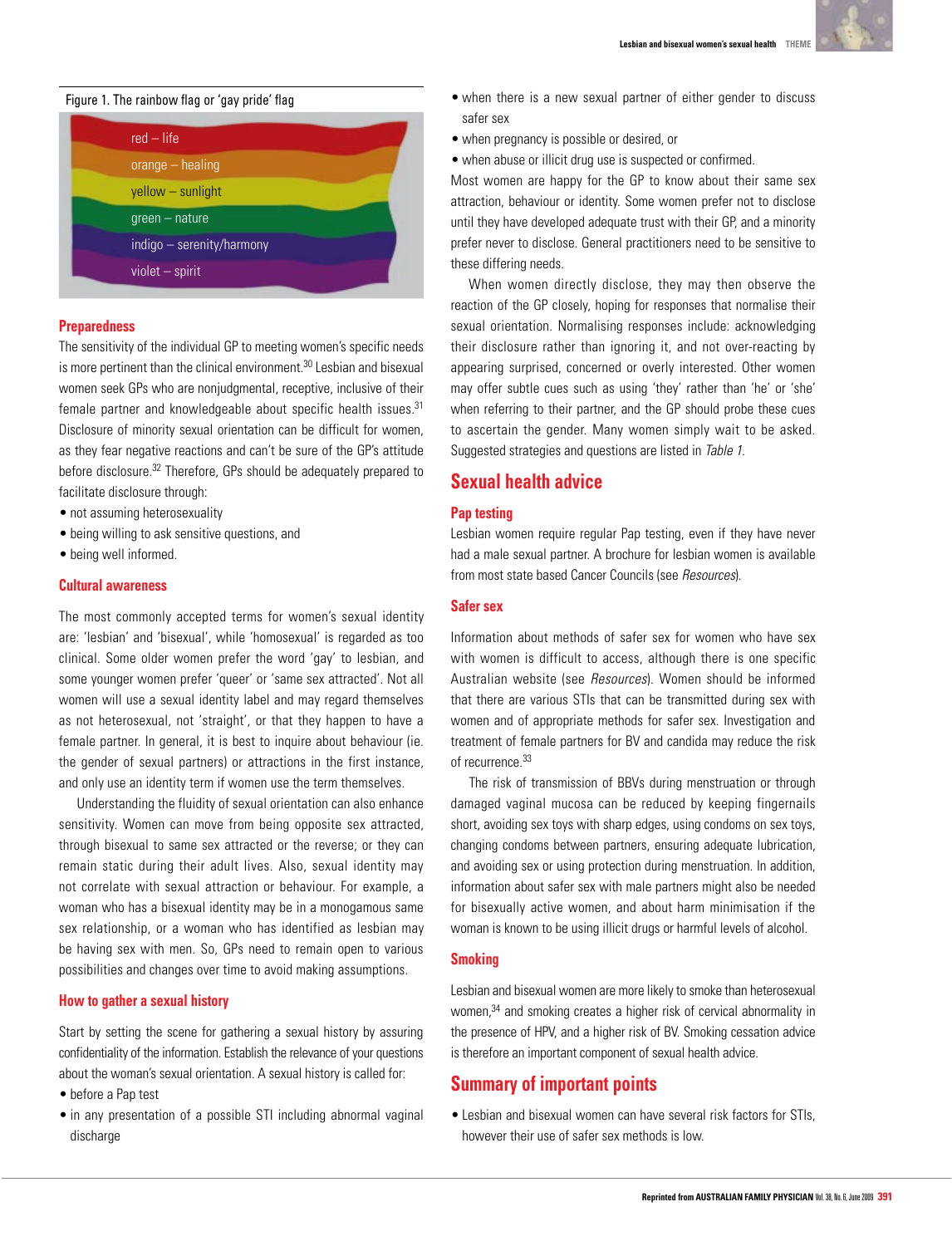

Table 1. Taking a sensitive sexual history from lesbian or bisexual women: strategies and sample questions

#### **Establish the relevance of questions**

'I ask all of my new patients about their living arrangements'

'You said you have a new sexual partner, so this is a good time to provide information about safer sex and contraception if you need it' 'I need to know something about your sexual history as it may be relevant to your symptoms'

#### **Assure confidentiality**

'Any information that you tell me about your sexual health is strictly confidential'

#### **Social history**

'Do you have a partner?' (Rather than are you married?)

'What is your partner's name?'

'Is your partner male or female?' (If answer to the previous question is not clear)

'Do you live with anyone?'

'Who do you regard as your closest support person?'

'I usually record significant relationships in the medical record. Are you comfortable with me recording your relationship?'

#### **Sexual history**

'Do you have a current sexual partner or partners?'

'Do you have sex with men, women or both?'

'Do you need any information about safer sex?'

'Do you have any need for contraception?'

'Do you feel safe with your partner?'

#### **Other direct questions about sexual orientation**

'How do you describe your sexual orientation?'

(If not partnered, or if relevant to understand preferred social networks)

'Have you had any negative experiences relating to your sexual orientation?'

(To probe for discrimination related health issues or abuse)

- GPs should be prepared for fluidity and diverse expression of sexual orientation including different identity labels and noncongruent attraction and behaviour.
- The majority of lesbian and bisexual women prefer the GP to initiate and facilitate disclosure of sexual orientation when it is relevant to the consultation.
- Sensitive inquiry can be facilitated by creating a welcoming practice environment, using appropriate terminology, assuring confidentiality, establishing relevance, and by using focused and normalising questions.

#### **Resources**

- Lesbian and bisexual women and Pap tests: Cancer Council of Victoria, 'Lesbians need pap tests too' brochure. Available at www.cancervic.org.au/ downloads/cpc/papscreen/lesbians\_need\_pap\_tests\_too\_brochure.pdf
- Safer sex for lesbians and bisexual women: Sexual Health and Family Planning ACT, 'Girl2girl'website. Available at www.girl2girl.info
- Gay and Lesbian Health Victoria. Poster: 'You don't have to tell us if you're gay or lesbian. But you can'. Melbourne: La Trobe University, 2007.

#### Conflict of interest: none declared.

#### **References**

- 1. Gott M, Galena E, Hinchliff S, Elford H. Opening a can of worms: GP and practice nurse barriers to talking about sexual health in primary care. Fam Pract 2004;21:528–36.
- 2. Hinchliff S, Gott M, Galena E. I daresay I might find it embarrassing: General practitioners' perspectives on discussing sexual health issues with lesbian and gay patients. Health Soc Care Community 2005;13:345–53.
- 3. Temple-Smith M, Mulvey G, Keogh L. Attitudes to taking a sexual history in general practice in Victoria, Australia. Sexually Transmitted Infections 1999;75:41–4.
- 4. Bailey JV, Farquhar C, Owen C, Whittaker D. Sexual behaviour of lesbians and bisexual women. Sexually Transmitted Infections 2003;79:147–50.
- 5. Grulich AE, de Visser RO, Smith A, Rissel CE, Richters J. Sex in Australia: Homosexual experience and recent homosexual encounters. Aust N Z J Public Health 2003;27:155–63.
- 6. Mercer CH, Bailey JV, Johnson AM, et al. Women who report having sex with women: British national probability data on prevalence, sexual behaviors, and health outcomes. Am J Public Health 2007;97:1126–33.
- 7. Tao G. Sexual orientation and related viral sexually transmitted disease rates among US women aged 15 to 44 years. Am J Public Health 2008;98:1007–9.
- Bailey JV, Farquhar C, Owen C, Mangtani P. Sexually transmitted infections in women who have sex with women. Sex Transm Infect 2004;80:244–6.
- 9. Marrazzo JM. Sexually transmitted infections in women who have sex with women: Who cares? Sexually Transmitted Infections 2000;76:330–2.
- 10. Marrazzo JM, Koutsky LA, Eschenbach DA, Agnew K, Stine K, Hillier SL. Characterization of vaginal flora and bacterial vaginosis in women who have sex with women. J Infect Dis 2002;185:1307–13.
- 11. Marrazzo JM, Koutsky LA, Kiviat NB, Kuypers JM, Stine K. Papanicolaou test screening and prevalence of genital human papillomavirus among women who have sex with women. Am J Public Health 2001;91:947–52.
- 12. Richters J, Bergin S, Lubowitz S, Prestage G. Women in contact with Sydney's gay and lesbian community: Sexual identity, practice and HIV risks. AIDS Care 2002;14:193–202.
- 13. Cox P, McNair RP. Risk reduction as an accepted framework for safer-sex promotion among women who have sex with women. Sexual Health 2009; in press.
- 14. Matthews AK, Brandenburg D, Johnson T, Hughes T. Correlates of underutilization of gynaecological cancer screening among lesbian and heterosexual women. Prev Med 2004;38:105–13.
- 15. Koh AS, Gomez CA, Shade S, Rowley E. Sexual risk factors among self-identified lesbians, bisexual women, and heterosexual women accessing primary care settings. Sexually Transmitted Diseases 2005;32:563–9.
- 16. Grulich AE, de Visser RO, Smith AM, Rissel CE, Richters J. Sex in Australia: